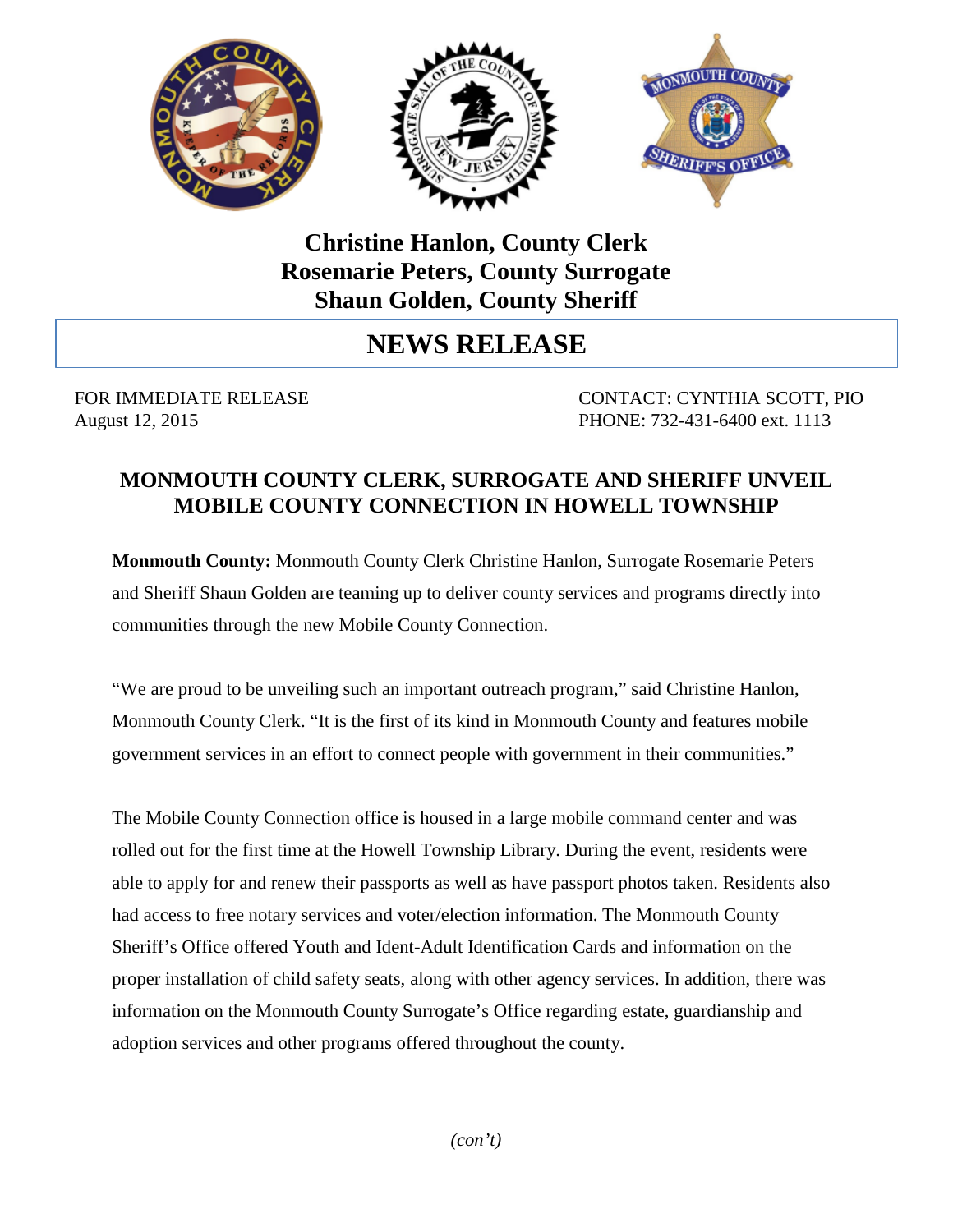## **MONMOUTH COUNTY CLERK, SURROGATE AND SHERIFF UNVEIL MOBILE COUNTY CONNECTION IN HOWELL TOWNSHIP**

"This new Mobile County Connection enhances our continuing efforts to make government services and public safety initiatives more accessible to the residents of Monmouth County," said Sheriff Shaun Golden. "We anticipate the Mobile County Connection to be a tremendous success as it travels to municipalities, senior centers and libraries throughout the county to serve the public's needs in a timely and convenient fashion."

"We look forward to bringing the Mobile County Connection to communities and meeting the residents who will utilize its services," said Rosemarie Peters, Monmouth County Surrogate. "Having access to county government services on wheels allows us to better serve the public."

"This program was well attended by our residents seeking county government services and as a result proved to be a big success," said William Gotto, Howell Township Mayor. "I'm grateful to Clerk Hanlon, Surrogate Peters and Sheriff Golden for bringing the Mobile County Connection to the township."

The next stops planned for the Mobile County Connection will take place on August 18 at the Middletown Township Library from 10am to 1pm, September 16 at Covered Bridge in Manalapan from 10am to 1pm, October 6 at the Holmdel Community Center from 10am to 1pm and October 21 at Hazlet Town Hall 10am to 1pm.

#### **Passport Services Requirements Include:**

#### *SOCIAL SECURITY NUMBER*

#### *PROOF OF CITIZENSHIP* **(1 of the following)**

- Certified U.S. Birth Certificate with both parents' names and raised seal
- Naturalization on papers
- U.S. Passport (child age 15 and under must have birth certificate even if they have an expired passport).

#### *IDENTIFICATION*

- Driver's License if from NJ (18 and over); or
- Out of State Driver's License (with second form of ID); or
- Military ID: or
- State issued non-driver ID (with second form of ID).